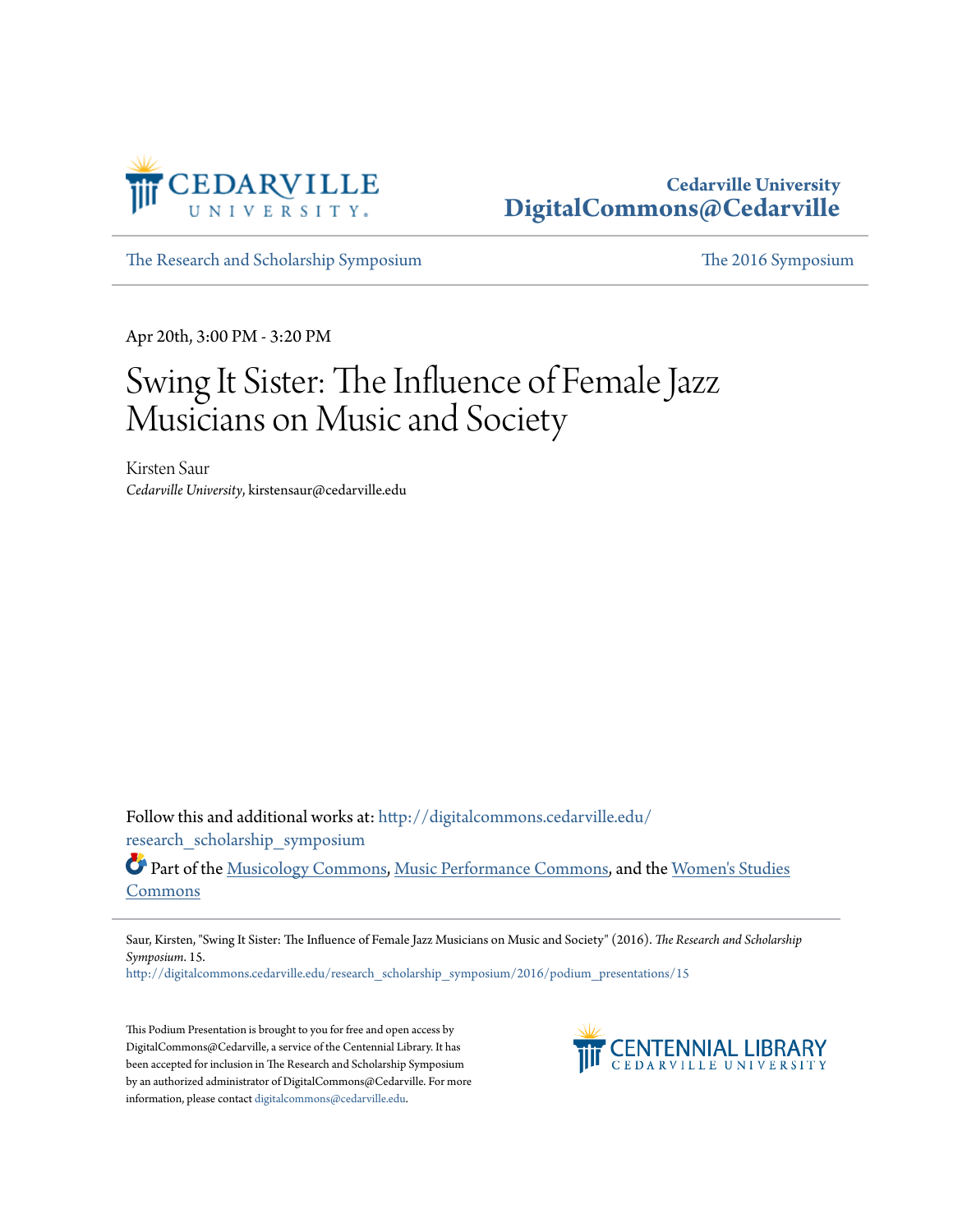## Kirsten Saur

Swing It, Sister: The Influence of Female Jazz Musicians on Music and Society

Female musicians tend to go unrecognized for their contributions to music. Though this has changed in recent years, the women of the past did not get the fame they deserved until after their deaths. Women have even tried to perform as professional musicians since ancient Greek times. But even then, the recognition did not go far. They were performers but were not seen as influences on music or social standings like male composers and performers were. They were not remembered like male performers and composers until past their time, and the lives of these women are not studied as possible influences in music until far past their times as well. However, in spite of all of this, women can be and have been great influences in music and also society as performers. One era in which women were such influences is the jazz era. Female jazz vocalists, both as soloists and in groups, and instrumentalists, both as solo artists and in ensembles, of the jazz era influenced music and society in their own times and in later times. They added new musical concepts, added new vocal styles, worked to change the society they lived in, and worked hard to find their place in music no matter what got in their way, making them inspirations for future generations of women striving to succeed in the world.

Female instrumentalists are less famed and recognized than singers. There is little written historical information on female jazz artists. Much of the history is transmitted orally. This history comes out differently than the common parade of stars and recordings that most jazz historians explain. This history is laid back and realistic. In instrumental jazz, gender and race merge in complex dialogues that involved authenticity, belonging and career advancement. There are some women who excelled in their talent. The Queen of the Trumpet, Valaida Snow, was compared often to Louis Armstrong. Her trumpet playing was so amazing, that she was called "Little Louie." Another female artist is Nona Gendryx, a vocalist, saxophone player,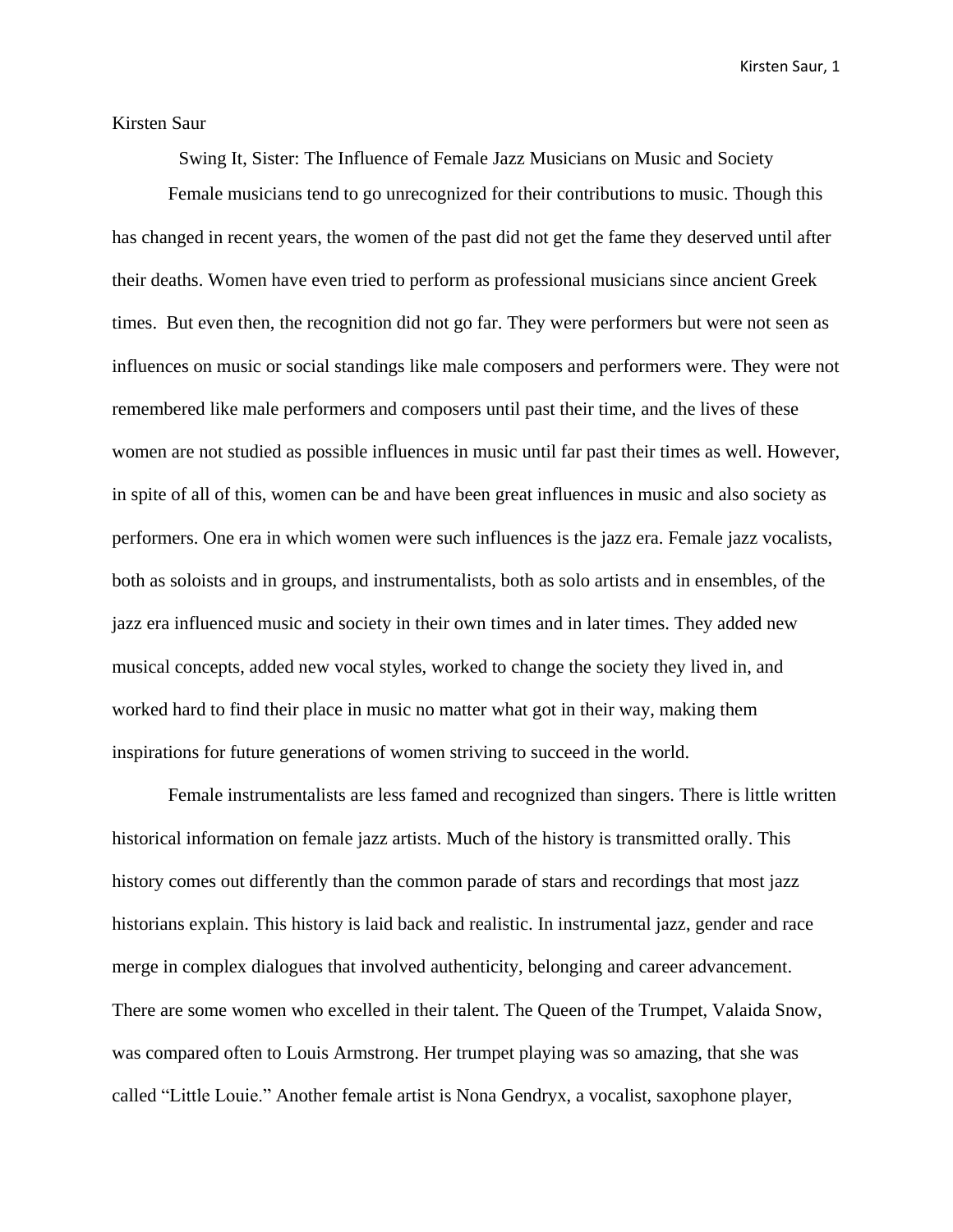producer, musician, songwriter, and author. She has recorded with many artists in multiple genres of music such as Hip Hop and Jazz, worked with many notable performers such as Prince and Living Colour, and gained Grammy nominations for her collaborations and a Grammy for "Best Jazz Vocal Album." Memphis Minnie and Rosetta Tharpe were two pioneers of the electric guitar. Minnie recorded for three decades and "was one of the first to use a National resonator guitar and one of the first to plug it in." Her recordings in December 1941 were "among the earliest signposts to the electrically amplified [postwar] ensemble blues style." Tharpe was the "undisputed queen of gospel blues in the 1930s and 1940s." She played the electric guitar with unmatched authority and percussive power. She played in multiple genres and influenced performers with her confident style.

Sherrie Tucker, writer of "Telling Performances: Jazz History Remembered and Remade by the Women in the Band," in explaining a story from performer Vi Wilson, stated:

"Jazz is a place where women instrumentalists take pride in their work, play just as good as men, and win converts. It is also a world where women are well aware of the powerful belief systems which work against them: the widespread skepticism about their abilities, their reputations as "novelties," and the classic paradoxes of what it means to cross the gender division of labor. [W]omen know that what they do is considered a 'man's job,' and when they walk in, men (and sometimes women) will say (or think) 'woman musician, she can't play.' And they also know that if they do the job well, they will be said to be good "for girls," or that they 'play like men.' And they know that even if they 'make believers of them' today, the same battles will have to be fought tomorrow."

But these instrumentalists have helped to make this constant battle a little easier, a little better, for female instrumentalists. This inequality is not as harsh in the bands and orchestras of today. Some of these women influenced future musicians with their styles and impressive playing. All of these paved the way for future generations of female instrumentalists to have better equality and opportunities for their own careers.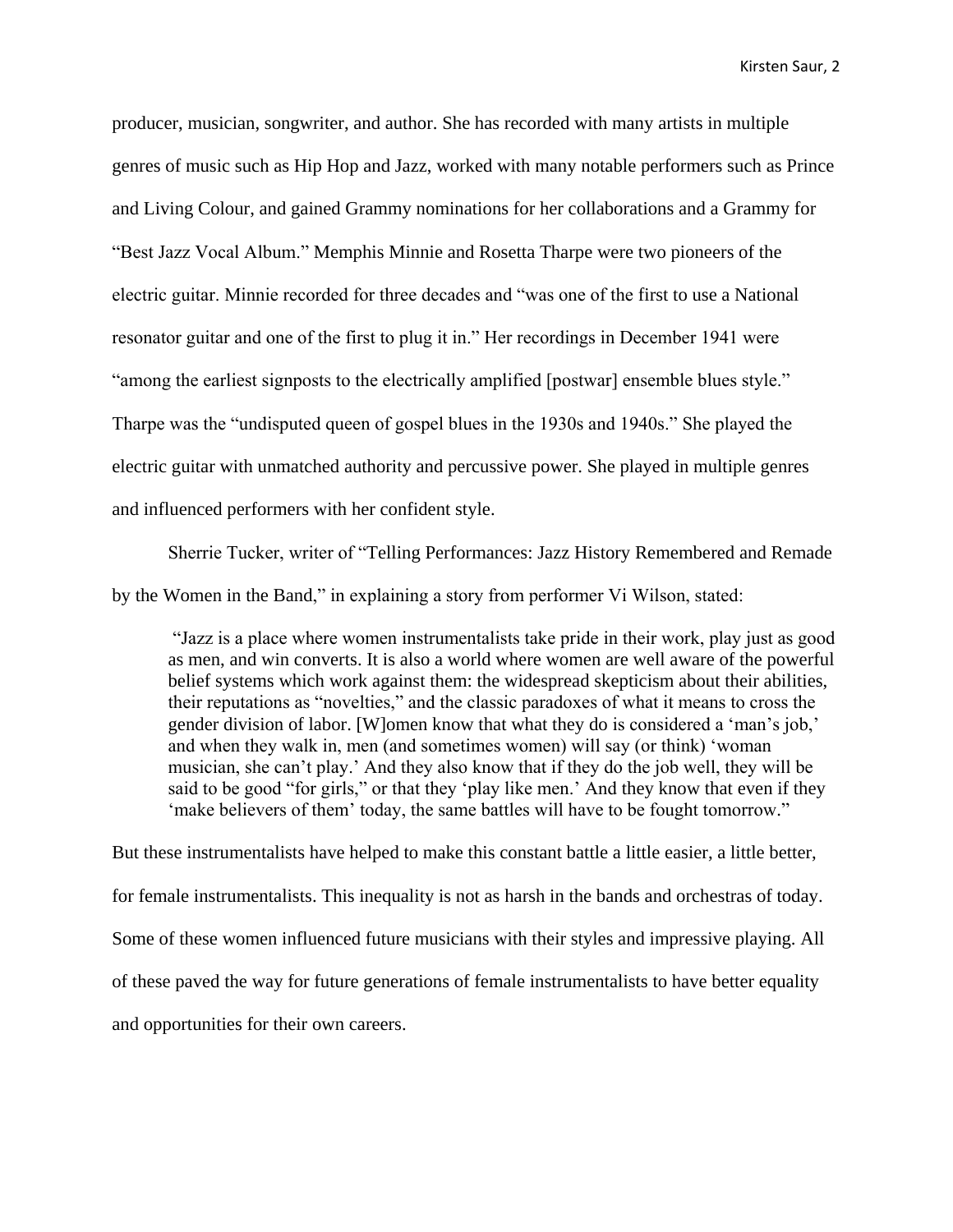Vocal female jazz artists tend to be remembered far more than female jazz instrumentalists. Ella Fitzgerald is one such vocalist. . A rags to riches story for the ages. But that is exactly her story. Fitzgerald, born on April 25, 1917, lived a poor childhood. He biological father left her and her mother and her mother remarried. Her family lived in poor conditions in both the north and south. She gained some music theory knowledge through piano lessons and grew familiar of jazz musicians and the music of jazz as the musical style developed as she grew up.

After her mother died, her home dynamic changed as her stepfather became abusive and her aunt paid no attention to her. In response, she ran away from home by leaving school, hitting the streets, and doing whatever she could to survive. She was caught by authorities and sentenced as a truant, ran away from a reform school, danced on street corners for tips, and kept persisting no matter what happened.

She tried her luck at various amateur nights but was always turned down due to her ragged, homely appearance and larger size. Her big break came when fortuitous circumstances caused her to become the girl vocalist in Chick Webb's Orchestra in 1935. She sang swing, bebop, and other musical styles. She sang with many jazz singers including Frank Sinatra, Louis Armstrong, Nat "King" Cole, and many others. Her vocal improvisation is the most accomplished in vocal music. Ella Fitzgerald received large amounts of honor and gained economic power that no other women had been afforded, and especially not black women. She had an extremely successful career "as she sang her way into the hearts of the people in the fanciest supper clubs of New York City, the American people, and all across Europe."

Ella Fitzgerald's life is her legacy and an inspirational story. Her life story of poor little runaway to rich and famous singer shows that hard work, dedication, and not giving up can keep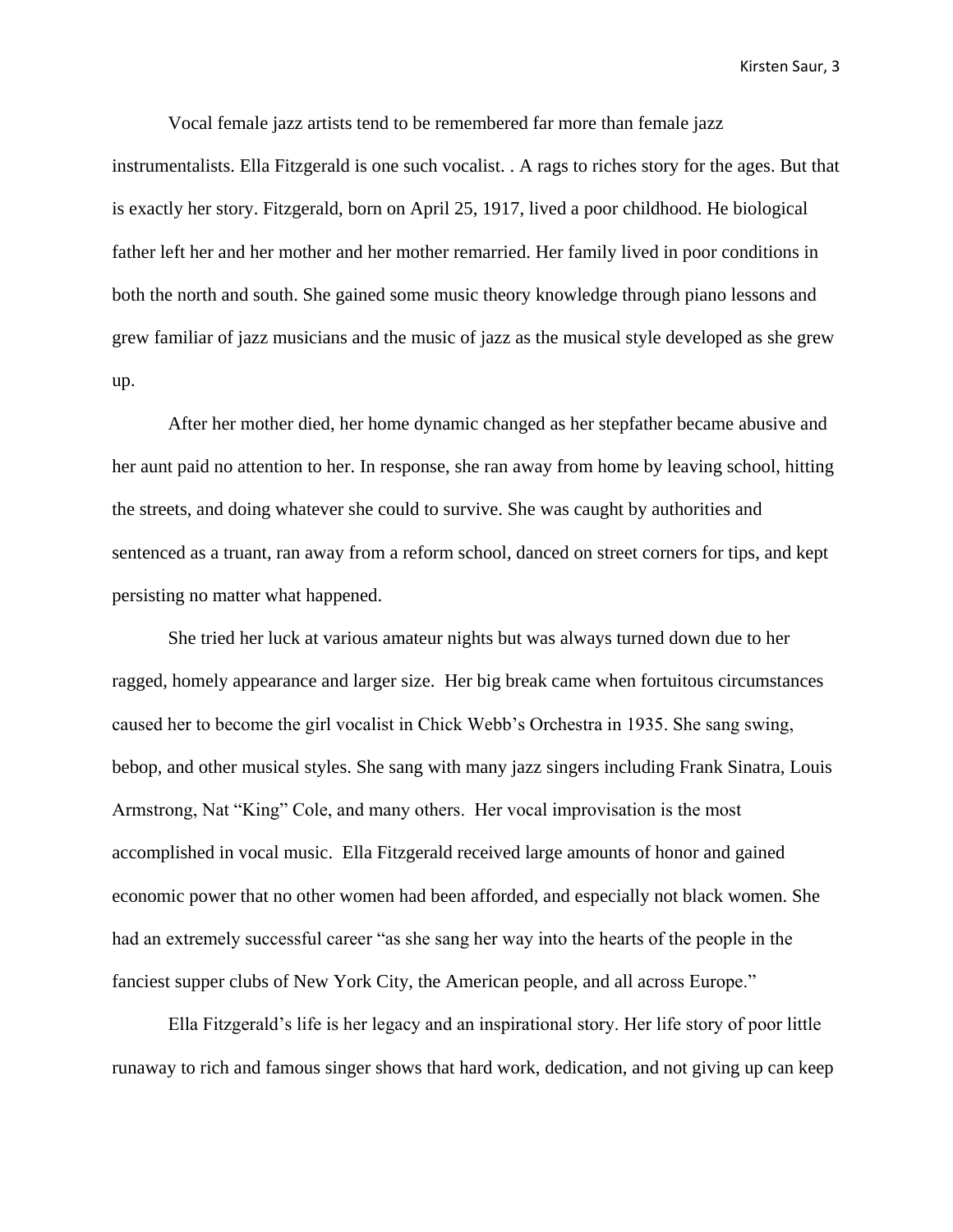one going and help one succeed, even if one is a woman and/or a person of color. Concerning her music, her singing tone is characteristic of jazz vocals in its clarity. She used Louis Armstrong's concept of scat and used it prominently in her music. Her tone and prominent use of scat singing influenced jazz music and became recognizable characteristics of jazz.

Another great name in jazz is Bessie Smith. Smith worked on the streets as a child. There, she discovered her natural talent for singing as her brother played guitar and she sang. Eventually worked in minstrel shows, or travelling road shows. She moved to various states and after trying out for various record companies and being fired from one, she got her album debut with Columbia Records in 1923. She was a top star for eight years. Her music brought people together in a time of segregation. Her music spoke to all people through the emotions of love, heartache, gloom, and others. Her voice was unique in the world of blues by having a power like no other. It was gruff and rough and she had incredible control over it. Other blues singers sounded like they were shouting, but Smith did not. She was confident and fearless on stage and her songs were as bold as she was. She was passionate when she sang, and her audiences could hear this passion.

Bessie Smith was a successful blues singer who influenced blues singers and fought social ideas. She brought a new, unique way of singing to the blues and made music that touched all kinds of people. It flew over racial segregation and brought people together. Her story is an inspiration to those who are struggling, that they can use what they are best at and become something great. It also shows that things will get better. Bessie is another woman of jazz who is an influence of music, society, and women.

Another great voice and influence was Billie Holiday. Billie Holiday, born Eleanora Gough, was born out of wedlock. Her real father was possibly a man named Clarence Holiday,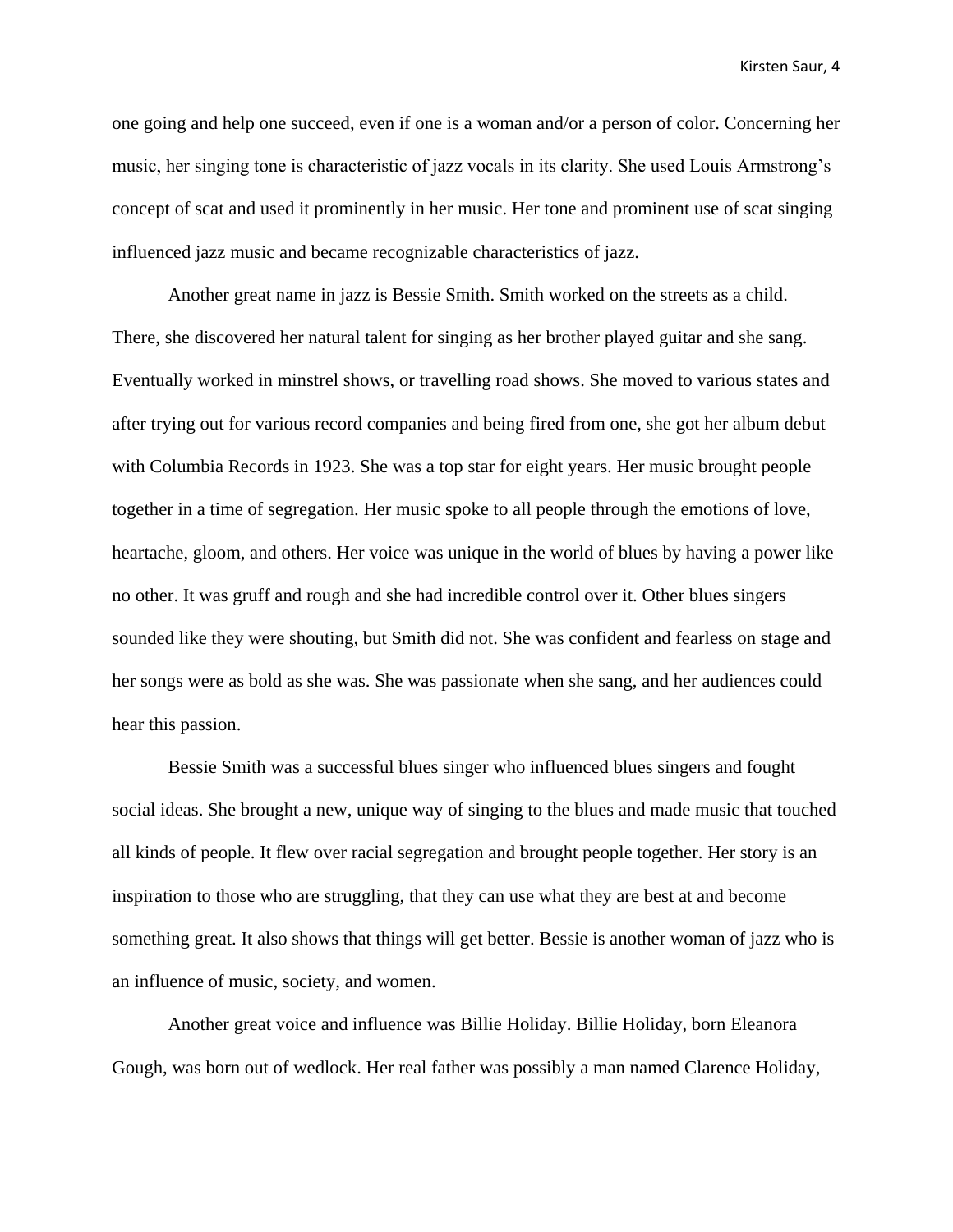but he was not part of Billie's life. She worked hard along with her mother Sussie Gough, or Sadie as she preferred to be called. Eleanora had an attitude and knew what she wanted. She wanted to sing. So she changed her name to something more appealing. She took the Christian name of Billie Dove and appropriated her father's surname and created the name Billie Holiday. She sang at various gigs and eventually made a name for herself. She started to gain success after she met John Hammond at Monette's Supper Club on 133rd Street in Harlem. After attempted recording sessions, she got a gig at the Apollo. This led to more recordings and more fame. Holiday was a talented and beautiful young woman. A critic of the time, who is unnamed, described her voice as "[M]agnificent…a searching, sobbing, exciting voice that whispered along the heart strings when she sang." Her voice was filled with emotion. She did not have a wide range, but her voice had an intimate style that made fantastic use of the microphones and recorded well. New innovations in microphones ended the need for performers to belt, and Billie's voice worked well with these new microphones that picked up every whisper and sigh. Her voice also had unadulterated intention. She was open and willing to be completely human in front of the microphone, which made her sound even more unique. She had a raw sound of emotion in her voice which was characteristic of blues. Her voice "exerted a great influence on future generations of singers, showing them a way to reinvent music as a quieter, subtler experience that with the big stages of vaudeville and Broadway." Her nontraditional softness and feathery tone set the stage for future singers of various genres to use their soft or raw voices in their genres.

Billie Holiday is a woman who wasn't afraid to be herself. She influenced future music with her unique vocal style to take their own unique voices and apply it to their own genres. She is also another inspiration to women to keep working past hard times to achieve their dreams.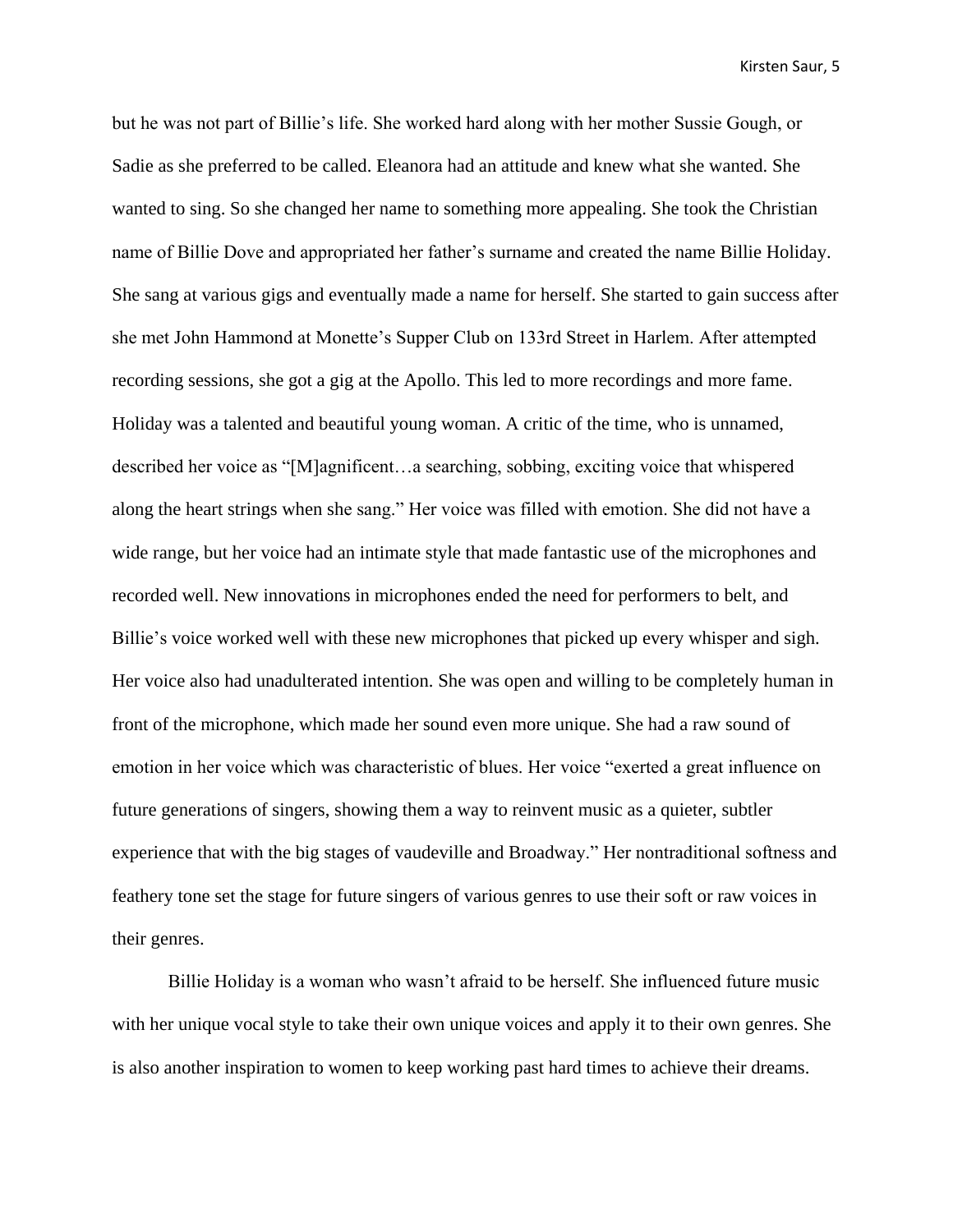All of these women of jazz, either with instruments or voice, influenced music in different ways. They fought against the social norms and did what they could to perform the music they loved. They inspired future generations to fight for their dreams and inspired future artists to apply their unique musical abilities and talents in the music they love.